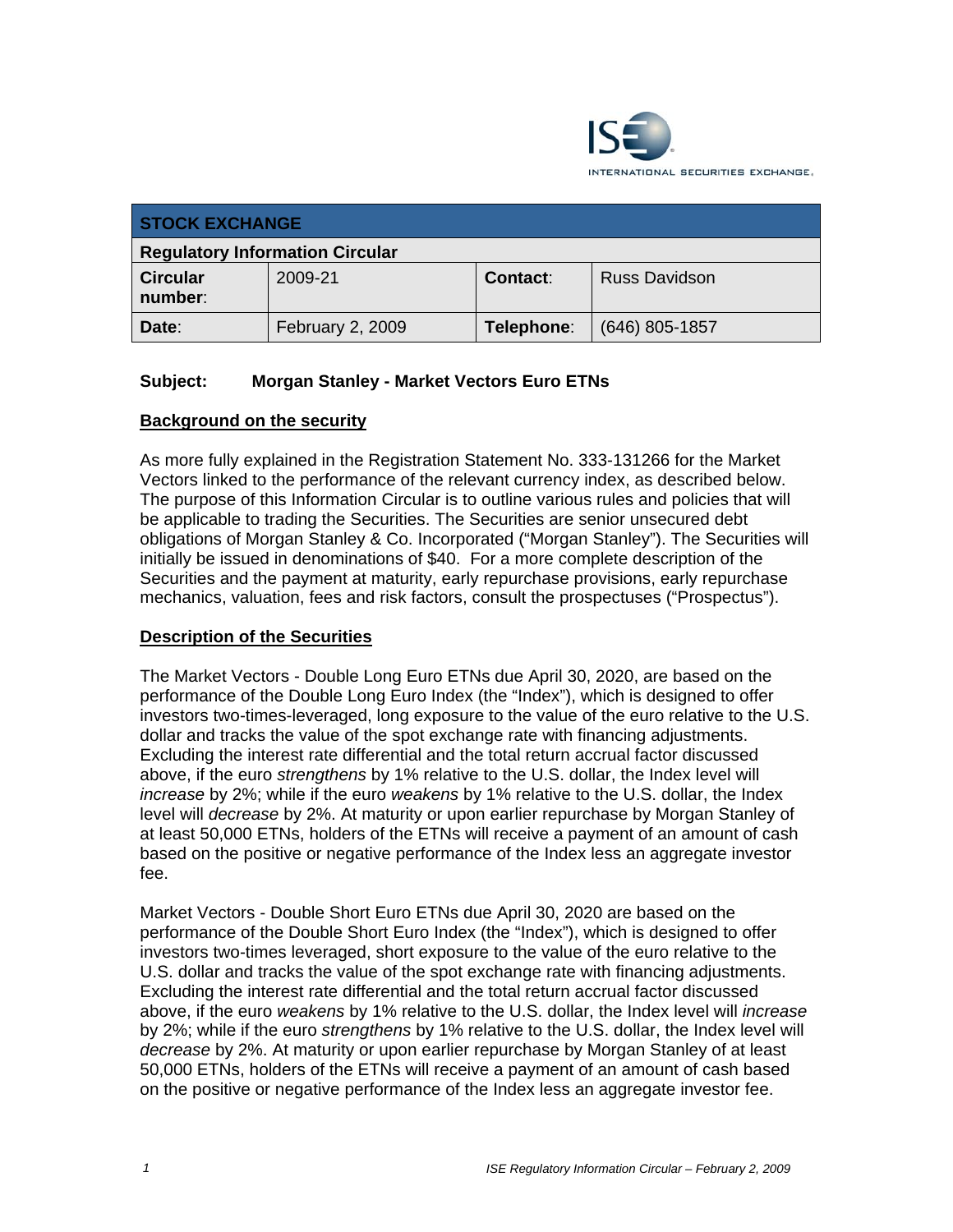## **Indicative Value**

An intraday "Indicative Value" meant to approximate the intrinsic economic value of the Securities will be published for the ETNs, as noted below:

| <b>Exchange-Traded Note</b>             | <b>Indicative Value</b> |
|-----------------------------------------|-------------------------|
| Market Vectors - Double Long Euro ETNs  | URR IV                  |
| Market Vectors - Double Short Euro ETNs | DRR IV                  |

The actual trading price of the ETNs may vary significantly from their Indicative Value.

#### **Early Redemption**

According to the Prospectus, the Securities may be repurchased prior to maturity at the option of Morgan Stanley or an investor. Offers to repurchase 50,000 ETN's or more to Morgan Stanley during the term of the ETNs on any repurchase date beginning May 16, 2008 by giving Morgan Stanley notice on the trading day prior to the applicable valuation date in accordance with the repurchase requirements, as described in the Prospectus. Upon repurchase, a cash payment equal to the principal amount of your ETNs *times* the index factor *minus* the aggregate investor fee , each as determined on the applicable valuation date. For a complete description of the repurchase process, see the Prospectus.

#### **Exchange Rules Applicable to Trading in the Shares**

The Shares are considered equity securities, thus rendering trading in the Shares subject to the Exchange's existing rules governing the trading of equity securities.

## **Trading Hours**

Trading in the shares on ISE is on a UTP basis and is subject to ISE equity trading rules. The shares will trade from 8:00 a.m. until 8:00 p.m. Eastern Time. Equity EAMs trading the shares during the Extended Market Sessions are exposed to the risk of the lack of the calculation or dissemination of underlying index value or intraday indicative value ("IIV"). For certain derivative securities products, an updated underlying index value or IIV may not be calculated or publicly disseminated in the Extended Market hours. Since the underlying index value and IIV are not calculated or widely disseminated during Extended Market hours, an investor who is unable to calculate implied values for certain derivative securities products during Extended Market hours may be at a disadvantage to market professionals.

## **Trading Halts**

ISE will halt trading in the Shares of a Trust in accordance with ISE Rule 2101(a)(2)(iii). The grounds for a halt under this Rule include a halt by the primary market because it stops trading the Shares and/or a halt because dissemination of the IIV or applicable currency spot price has ceased, or a halt for other regulatory reasons. In addition, ISE will stop trading the Shares of a Trust if the primary market de-lists the Shares.

#### **Delivery of a Prospectus**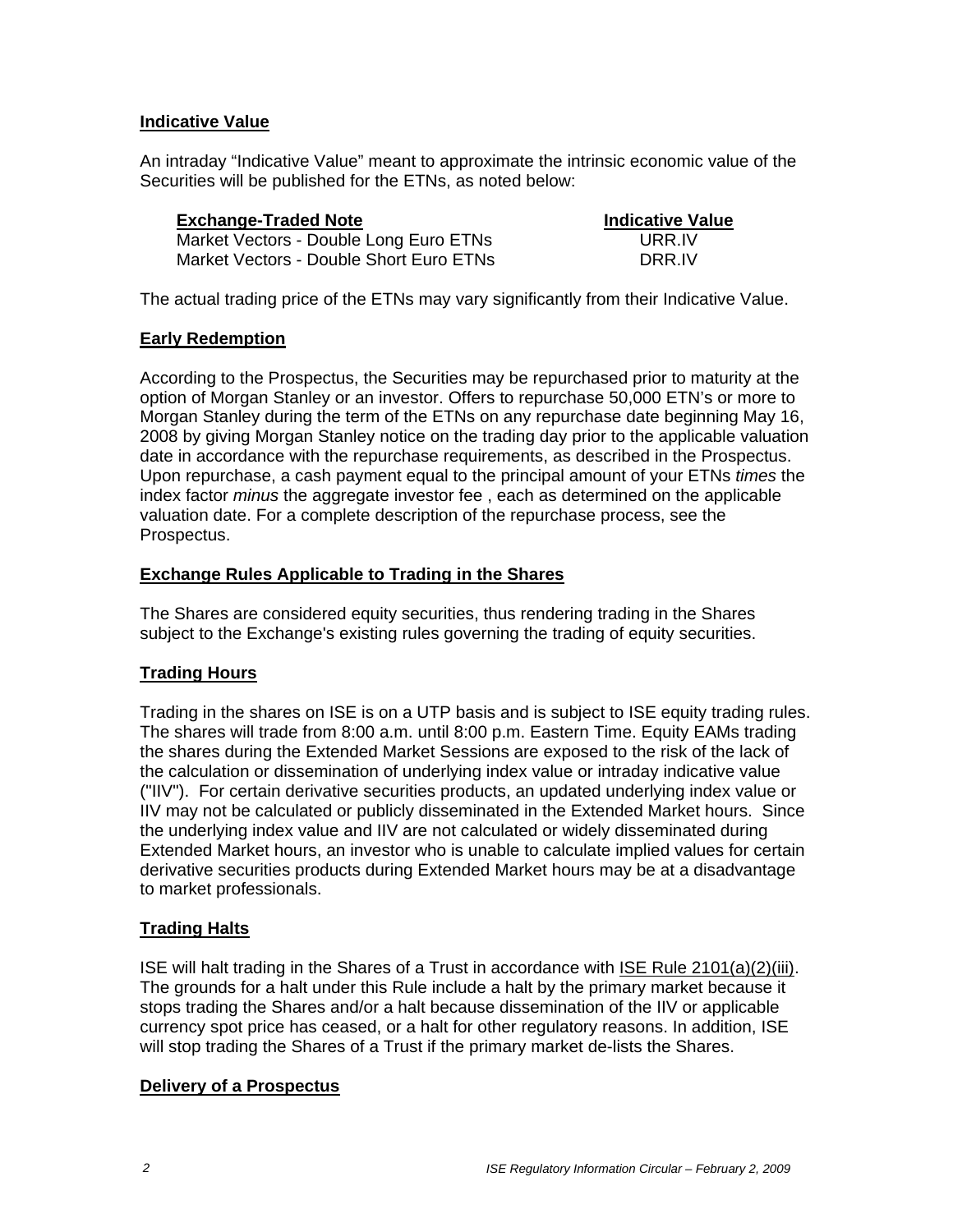Pursuant to federal securities laws, investors purchasing Shares must receive a prospectus prior to or concurrently with the confirmation of a transaction. Investors purchasing Shares directly from the Fund (by delivery of the Deposit Amount) must also receive a prospectus.

Prospectuses may be obtained through the Distributor or on the Fund's website. The Prospectus does not contain all of the information set forth in the registration statement (including the exhibits to the registration statement), parts of which have been omitted in accordance with the rules and regulations of the SEC. For further information about the Fund, please refer to the Trust's registration statement.

## **No-Action Relief Under Federal Securities Regulations**

The Securities and Exchange Commission has issued no-action relief from certain provisions of and rules under the Securities Exchange Act of 1934 (the "Exchange Act"), regarding trading in Barclays iPath Exchange Traded Notes (SEC Letter dated July 27, 2006) and Deutsche Bank AG Exchange-Traded Notes (SEC Letter dated October 17, 2007) for securities with structures similar to that of the securities described herein (the "Letters"). As what follows is only a summary of the relief outlined in the Letters, the Exchange also advises interested members to consult the Letters, for more complete information regarding the matters covered therein.

#### **Regulation M Exemptions**

Generally, Rules 101 and 102 of Regulation M is an anti-manipulation regulation that, subject to certain exemptions, prohibits a "distribution participant" and the issuer or selling security holder, in connection with a distribution of securities, from bidding for, purchasing, or attempting to induce any person to bid for or purchase, any security which is the subject of a distribution until after the applicable restricted period, except as specifically permitted in Regulation M. The provisions of the Rules apply to underwriters, prospective underwriters, brokers, dealers, and other persons who have agreed to participate or are participating in a distribution of securities, and affiliated purchasers of such persons.

The Letters state that the SEC Division of Trading and Markets will not recommend enforcement action under Rule 101 of Regulation M against persons who may be deemed to be participating in a distribution of the notes to bid for or purchase the notes during their participation in such distribution.

Rule 102 of Regulation M prohibits issuers, selling security holders, or any affiliated purchaser of such person from bidding for, purchasing, or attempting to induce any person to bid for or purchase a covered security during the applicable restricted period in connection with a distribution of securities effected by or on behalf of an issuer or selling security holder. Rule 100 of Regulation M defines "distribution" to mean any offering of securities that is distinguished from ordinary trading transactions by the magnitude of the offering and the presence of special selling efforts and selling methods.

The Letters state that the SEC Division of Trading and Markets will not recommend enforcement action under Rule 102 of Regulation M against Barclays and its affiliated purchasers who bid for or purchase or redeem notes during the continuous offering of the notes.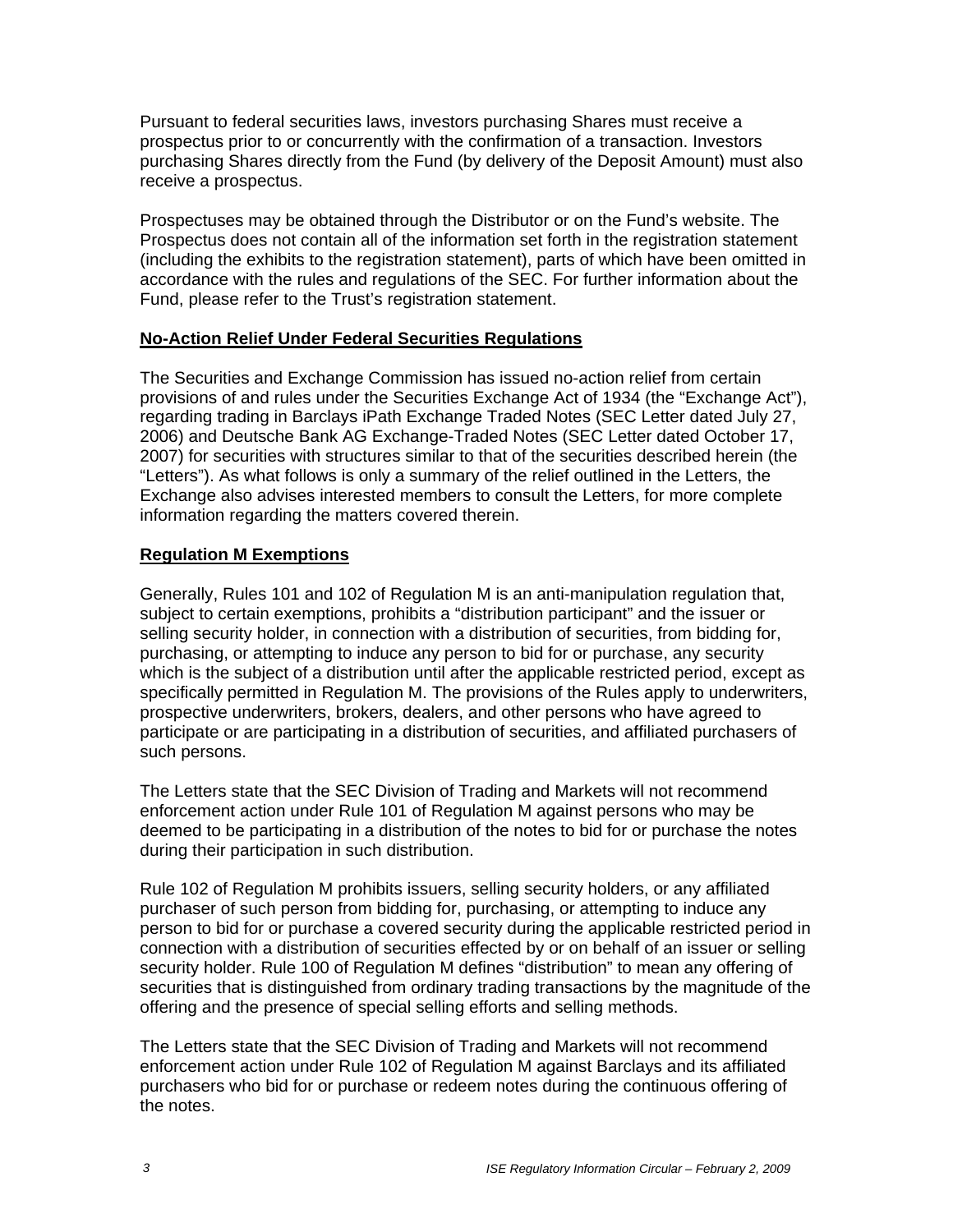## **Section 11(d)(1) of the Exchange Act; Exchange Act Rule 11d1-2**

Section 11(d)(1) of the Exchange Act generally prohibits a person who is both a broker and a dealer from effecting any transaction in which the broker-dealer extends credit to a customer on any security which was part of a new issue in the distribution of which he or she participated as a member of a selling syndicate or group within thirty days prior to such transaction.

The Letters state that the SEC Division of Trading and Markets will not recommend enforcement action under Section 11(d)(1) of the Exchange Act against broker-dealers who treat the notes, for purposes of Rule 11d1-2, as "securities issued by a registered . . . open-end investment company as defined in the Investment Company Act" and thereby, extend credit or maintain or arrange for the extension or maintenance of credit on the notes that have been owned by the persons to whom credit is provided for more than 30 days, in reliance on the exemption contained in the rule.

**This Regulatory Information Circular is not a statutory Prospectus. Equity EAMs should consult the Trust's Registration Statement, SAI, Prospectus and the Fund's website for relevant information.**